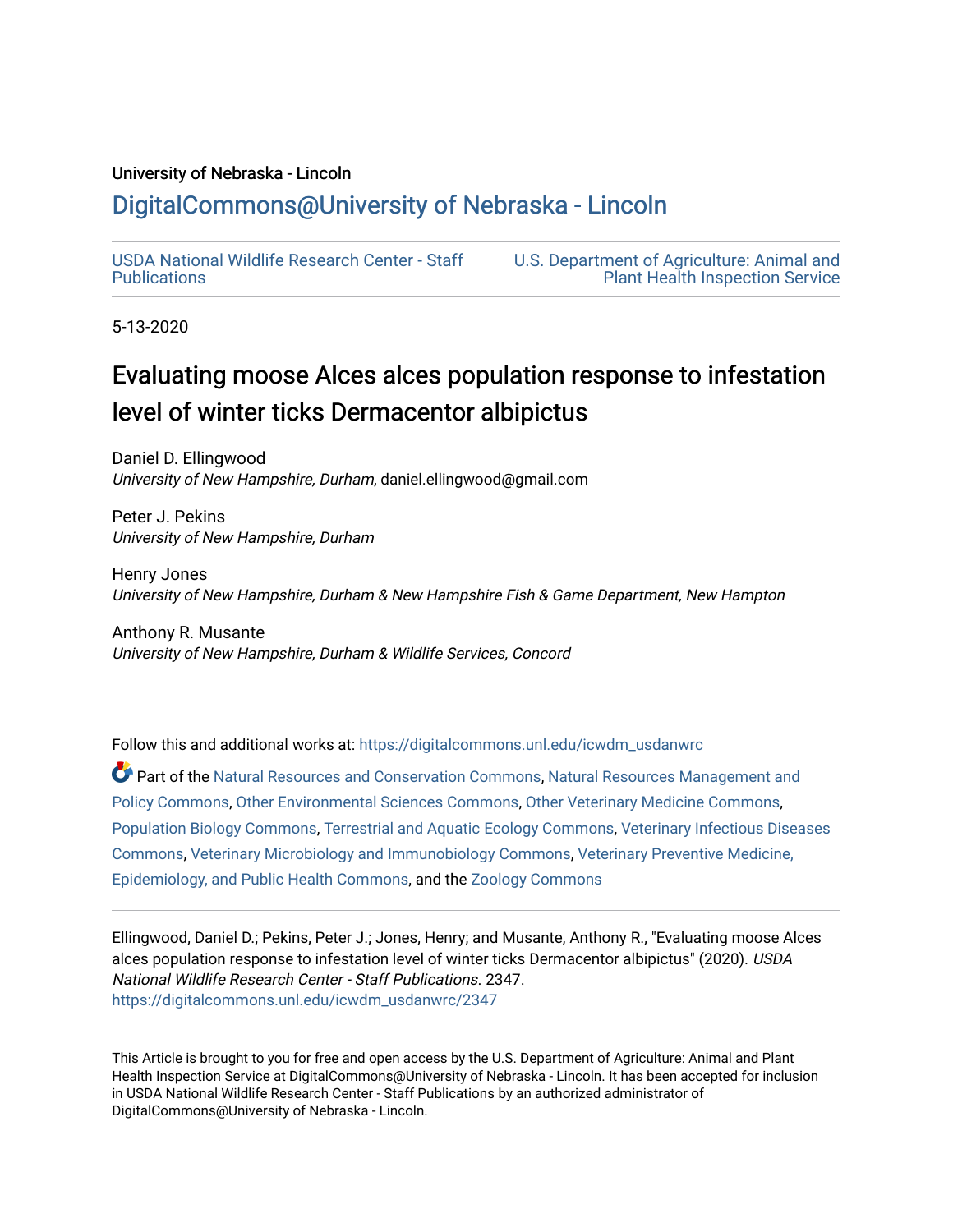# **Evaluating moose** *Alces alces* **population response to infestation level of winter ticks** *Dermacentor albipictus*

#### **Daniel D. Ellingwood, Peter J. Pekins, Henry Jones and Anthony R. Musante**

*D. D. Ellingwood* ✉ *(daniel.ellingwood@gmail.com), P. J. Pekins, H. Jones and A. R. Musante, Dept of Natural Resources, James Hall, Univ. of New Hampshire, Durham, NH 03824, USA Present addresses for HJ: New Hampshire Fish & Game Department, New Hampton, NH, USA. Present address for ARM: United States Dept of Agriculture, Animal Plant and Health Inspection Service, Wildlife Services, Concord, NH, USA.*

Many wildlife populations are experiencing a variety of environmental pressures due to the direct and indirect consequences of a changing climate. In the northeast, USA, moose *Alces alces* are declining in large part because of the increasing parasitism by winter tick *Dermacentor albipictus*, facilitated by high host density and optimal environmental conditions. To test this hypothesis, and better understand the influence of this interaction on the stability of the regional population, we constructed a population viability model using data collected through comprehensive survival and productivity studies in 2002–2005 and 2014–2018 in northern New Hampshire. Years of heavy tick infestation (epizootics) saw a marked reduction in calf survival (< 50%), adult calving (< 60%), twinning rate (< 5%) and complete loss of yearling productivity. We conducted population viability analysis using VORTEX ver. 10.2 to model this moose population for 40 years using mean demographics from both time periods, including environmental variation measured in the field during winter tick epizootic (2002, 2014, 2015, 2016) and non-epizootic (2003, 2004, 2005, 2017) years. This exercise highlights the influence of winter tick infestation on the trajectory of the population with the potential for rapid population growth or decline depending on the frequency of epizootics. We suggest a shift in moose management strategy focused on lowering moose density, assuming continued influence of climate change on the host–parasite relationship.

Keywords: *Alces alces*, *Dermacentor albipictus*, epizootic, modeling, moose, mortality, New Hampshire, population, survival, winter tick

Over the past century, moose *Alces alces* populations across the southern edge of their range in North America have repeatedly expanded and contracted (Lankester 2010). Infectious pathogens, parasites, habitat loss and nutritional deficiency are all thought to play a role in population fluctuations, and certain of these factors are influenced by a warming climate (Samuel 2004, Murray et al. 2006). The winter tick is the leading cause of the recent decline of the moose population in northern New Hampshire, USA and other parts of northern New England by causing high calf mortality and reduced fecundity in years of epizootics (Musante et al. 2010, Jones et al. 2017, 2019). The recently observed, and predicted frequency of shorter winters (Wake et al. 2014) is favorable for increased survival, longer larval questing period, and higher abundance of winter tick which together cause continuous negative impact on moose at their southern range (Jones et al. 2019).

The moose population in New Hampshire has experienced a slow but steady decline from ~7500 in the late-1990s to ~4000 in 2015 (Rines 2015). In addition, yearling and adult cows have realized a concurrent drop in body weight and ovulation rate (measured via corpora lutea counts on harvested animals; Bergeron et al. 2013, Jones et al. 2017) despite sustained availability of optimal forage habitat (4–16 year age-class forest) do to disturbance from commercial timber production (Ball 2017). This downward trend is largely the result of the interaction between a relatively high moose density in the northern region, which in combination with shorter winters, provides for an increased frequency of winter tick *Dermacentor albipictus* epizootics that translates to heightened calf mortality rates (>50%) and reduced productivity (Musante et al. 2010, Jones et al. 2017, 2019). Reexamining these population parameters will provide insight into predicting the future population dynamics of moose in northern New Hampshire and the region, and is critically important in designing and implementing local management strategies.

This work is licensed under the terms of a Creative Commons Attribution 4.0 International License (CC-BY) <http:// creativecommons.org/licenses/by/4.0/>. The license permits use, distribution and reproduction in any medium, provided the original work is properly cited.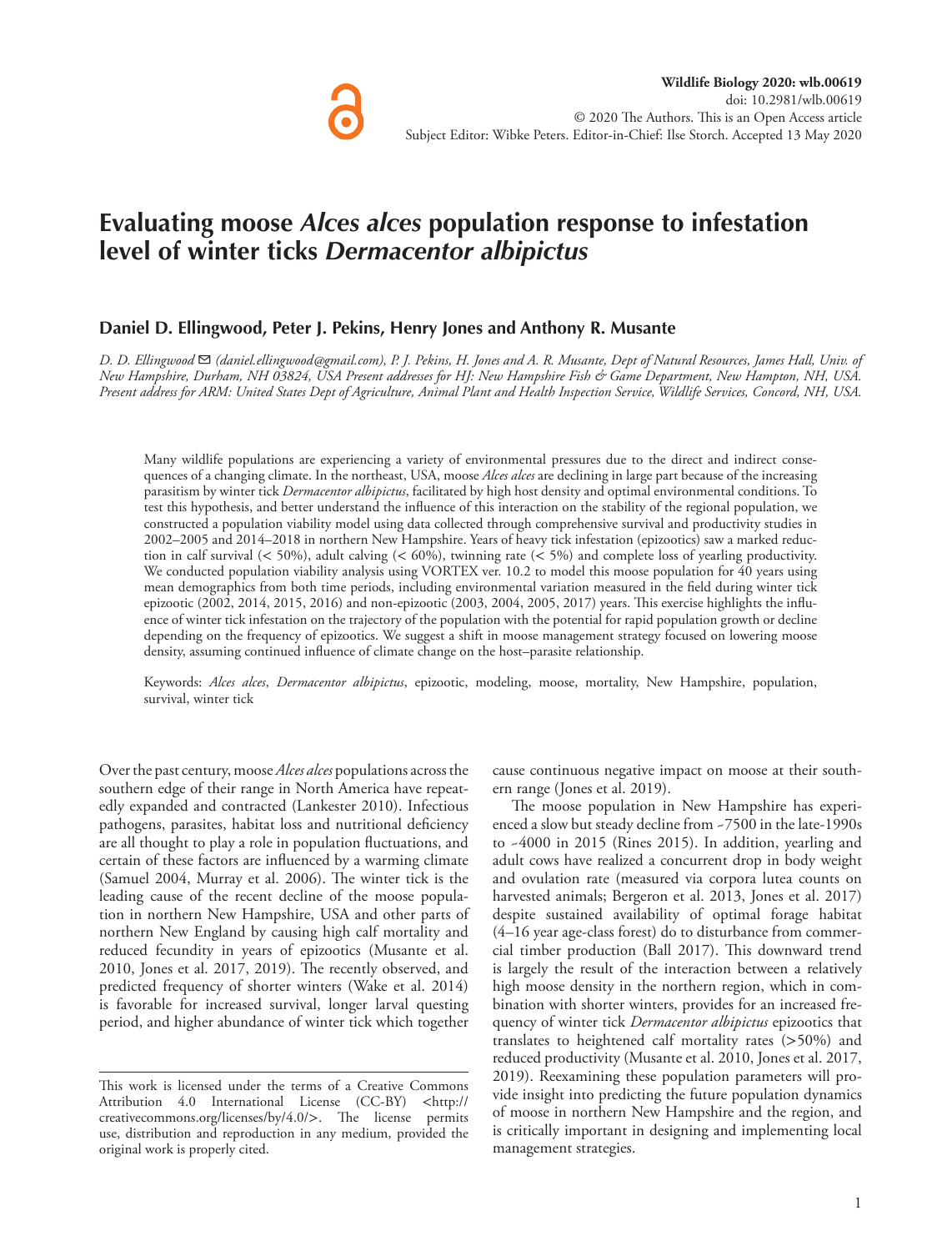Comprehensive moose projects conducted in northern New Hampshire measured annual survival and productivity during both epizootic and non-epizootic years from 2002 to 2005 (Musante et al. 2010) and 2015 to 2017 (Jones et al. 2017, 2019, Ellingwood 2018). The objective of this study was to model the trajectory of northern New Hampshire's moose population to test its future viability under varying frequencies of winter tick epizootics by using the combined 8 years of population demographics measured in the field from a robust sample population of radio-marked moose.

## **Methods**

We projected northern New Hampshire's moose population over 40 years (2018–2058) using VORTEX ver. 10.2 (Lacy and Pollak 2017), an individual-based computer simulation model for population viability analysis (PVA). PVA is a method to predict the future of wildlife populations based on mean demographic rates, and the impacts of environmental variation on these rates, including catastrophes (Brook et al. 1999, Lacy 2000). As an 'individual-based' model, each individual is represented with life events simulated and the status of each monitored in the population over time; changes in the population occur once per year as a series of discrete events (e.g. breeding, calving, mortality, ageing; Lacy 2000). Moose are categorized as calves (< 1 year old), yearlings ( $\geq$ 1 and  $\lt$  2 years old) and adults ( $\geq$  2 years old). Animals advance to their next age class on 19 May, the median date of parturition in the study area (Jones et al. 2017). Environmental variation in vital rates was incorporated into the model with random values sampled from a binomial distribution, with a specified probability and standard deviation for each life event. For each individual, should the sampled random value fall above the specified probability, the event is deemed to occur (Lacy et al. 2017). Raw sampling variance was used for this simulation, likely resulting in an overestimate of the biological variation of vital rates. The model assumed no effect of density dependence on productivity or survival.

This analysis used productivity and survival rates measured from 2002 to 2005 (Musante et al. 2010) and 2014 to 2018 (Jones et al. 2017, 2019, Ellingwood 2018), representing eight years of monitoring radio-marked moose within the same northern New Hampshire study area during epizootic and non-epizootic years (Fig. 1). Pregnancy rate reflects the proportion of cows testing positive for pregnancy at the time of capture, and was measured via blood samples (2002, 2014–2017) and ultrasound (2003). Calving rates (proportion of cows having one or more calves), twinning rates (proportion of parturient cows that have twins) and the survival of calves (0–7 months) was measured by visual monitoring (ground-telemetry homing); see Jones et al. (2017) for additional monitoring details. Successive calving was monitored across years and was defined as the proportion of individual cows that calve in consecutive years.

Survival rates used in the PVA simulation were measured on unmarked calves (0–7 months), marked-calves (8–12 months) and yearlings/adults (> 12 months) were estimated as proportions of the starting sample population and assumed equal between sexes; see Musante et al. (2010) and Jones et al. (2019) for details on survival analysis and causespecific mortality. Annual survival rate of the 0–1 age class was calculated by combining the data from the unmarked (summer, fall) and marked (winter, spring) groups of calves; while not all marked calves were from marked adults, pooling these two groups was reasonable for an estimate as they were all monitored within the same study area. Further, there was low annual variability in calf survival through the summer and fall (Jones et al. 2017). Adults that had been monitored for < 1 year due to timing of capture were censored from survival estimates in respective years. An ANOVA test was used to examine differences in productivity, and survival between epizootic and non-epizootic years. Adults and yearlings were considered a single 'adult' age class for survival measurement due to the limited sample size of radio-marked yearlings and the difficulty in differentiating yearlings from adults at the time of capture. Adults and yearlings were considered separate cohorts for productivity measurement despite the limited sample size due to the known disparity in reproductive potential between age classes, with the potential for delayed maturation of physically compromised yearlings (Adams and Pekins 1995, Jones et al. 2017).

A starting population size (n) of 908 was used, based upon the average (2014–2017) density estimate (0.44 moose km−2) developed from November observation surveys by deer hunters (Bontaites et al. 2000) in the region where radio-marked animals were monitored  $(-1250 \text{ km}^2)$ ; this region encompasses the core of New Hampshire's moose population with the highest density estimates. The 2016– 2017 estimated calf:adult age ratio was 0.18, and the adult bull:cow sex ratio was 0.41 (K. Rines, New Hampshire Fish and Game Department pers. com.). The starting adult age structure was estimated using a stable age distribution where age–sex classes were allocated according to the expected age distribution calculated from the initial N and birth and death rates (Lacy et al. 2017); age structure was assumed equal between sexes.

The impact of epizootics was simulated using the 'catastrophe' function available in VORTEX. Catastrophes are assigned a specified probability of annual occurrence, causing one-year reductions in reproduction and survival. A 24% reduction in adult calving and total loss of reproduction in the yearling age class in epizootic years was measured across eight years of radio-marked moose monitoring. Additionally, calf and adult survival were reduced by 51% and 8%, respectively (Table 1). To simulate the impact of epizootics at varying rates of occurrence, five scenarios of the model were run using catastrophe probabilities of 0.00, 0.25, 0.50, 0.75 and 1.00; 0.00 equals no future epizootics and 1.00 equals annual occurrence. To provide a thorough description of simulated population behavior, 1000 iterations of each simulation were run (Lacy et al. 2017). A stepwise approach was used to identify the frequency of epizootics that would allow the population to stabilize at its current size.

Using VORTEX's built-in ST function, we tested vital rate elasticity to determine which parameters had the largest effect on the population's mean arithmetic growth (λ) under 'epizootic' and 'non-epizootic' conditions. In separate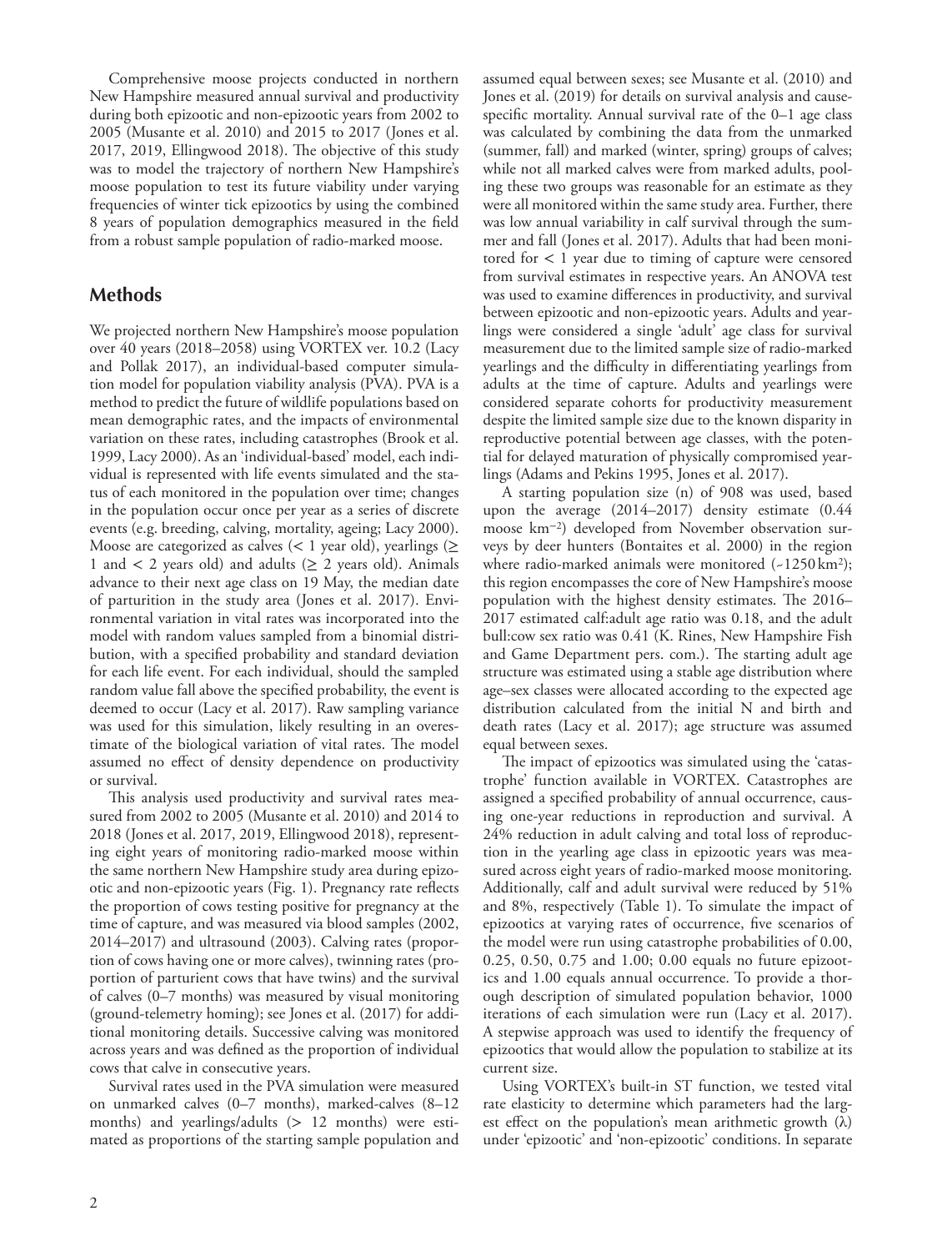

Figure 1. Study area in northern New Hampshire, USA.

simulations, we varied the following four vital rates independently within  $\pm$  10% of their baseline (mean) value: 1) calf survival, 2) yearling/adult survival, 3) yearling productivity and 4) adult productivity. We ran 1000 iterations of each condition to assure results are robust to random variation. We measured the response of the population's growth rate to changes in each parameter as  $(\lambda_{+} - \lambda_{-})/(\lambda_{0})$  where  $\lambda_{+}$ and λ− are the output from the adjusted parameter values and  $\lambda_0$  is the mean growth rate using unadjusted parameters (Cooper et al. 2001).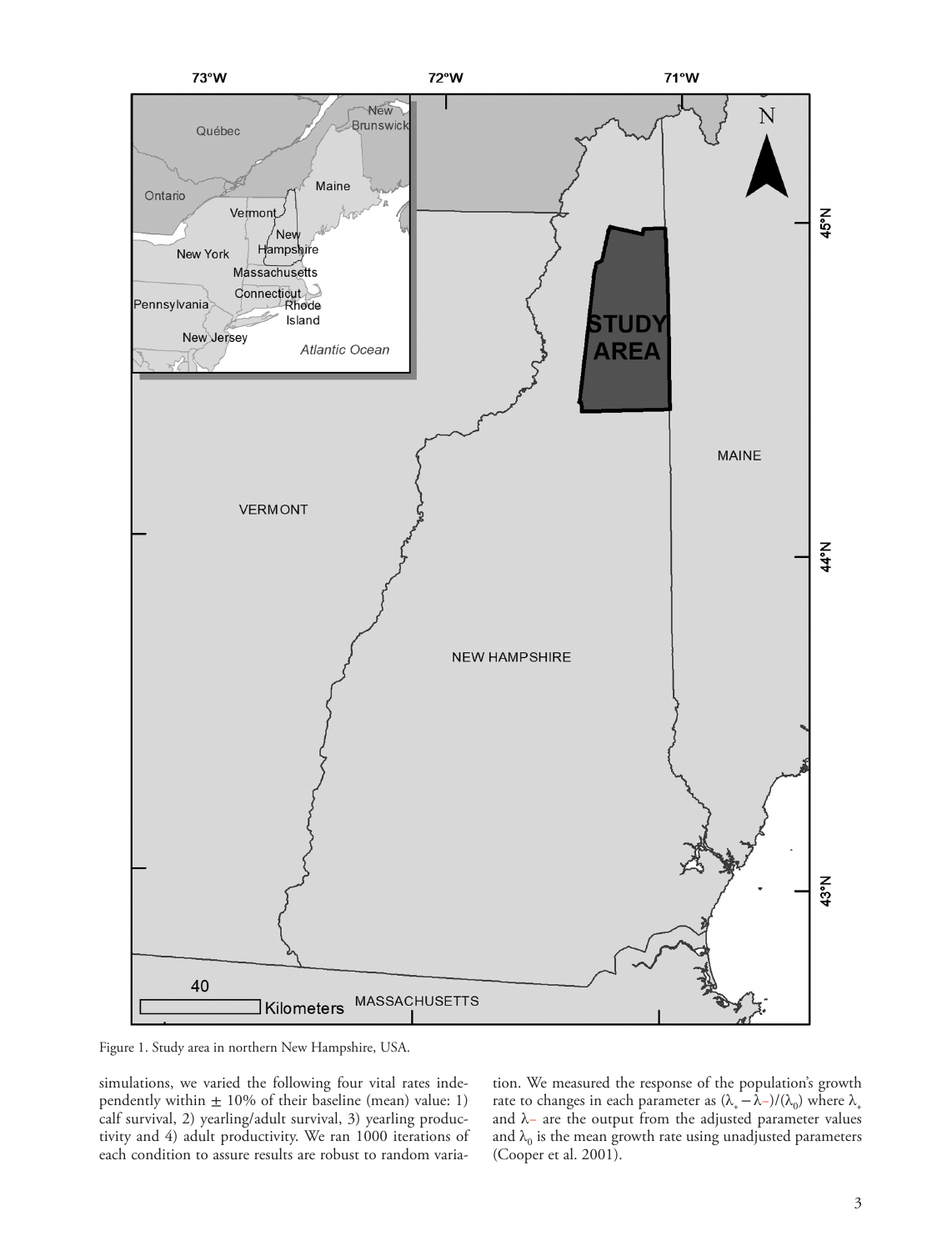Table 1. Mean calving and survival rates from radio-marked moose during epizootic and non-epizootic years in northern New Hampshire (2002–2005 and 2014–2017).

|               |            | Calving (SD) |            |            | Survival (SD)  |  |
|---------------|------------|--------------|------------|------------|----------------|--|
|               | Yearling   | Adult        | Twinning   | Calf       | Yearling/adult |  |
| Epizootic     | 0.00(0.00) | 0.64(0.15)   | 0.00(0.00) | 0.34(0.12) | 0.80(0.08)     |  |
| Non-epizootic | 0.16(0.21) | 0.84(0.08)   | 0.08(0.02) | 0.69(0.02) | 0.87(0.05)     |  |

# **Results**

#### **Productivity**

The adult pregnancy rate averaged 75% annually (Table 2); 68% in 2002–2003 (n=28) and 78% in 2014–2017  $(n = 59)$ . There was no difference in pregnancy rate by sampling method  $(p > 0.05)$ ; the serum assay for pregnancy is 93–95% accurate for pregnant cows (BioPRYN Wild, Moscow, ID), while the use of ultrasound eliminates the potential for false-positives (Stephenson et al. 1995). The average calving rate was 69%; 77% in 2002–2005 and 61% in 2014–2017 (Table 3). A marked decline in yearling calving rates was observed between 2002–2005 and 2014–2017 (from 40% to 0%) as well as a decline in adult twinning rates (from 12% to 1%). Further, calving rates were significantly lower in epizootic years (59%) than in non-epizootic years (79%;  $p < 0.05$ ). Calves were observed with 84% of known pregnant cows across all years of the study. In 2014–2017 the successive calving rate averaged 53% and only 29, 28 and 21% of cows reared calves in successive years, respectively (Jones et al. 2017, Ellingwood 2018); 15 years earlier, this population had a successive calving rate of 75% (Musante et al. 2010).

#### **Unmarked neonate survival**

Survival of unmarked neonates to 60 days averaged 76%  $(n = 194)$  across all 8 years of monitoring; 78% of mortality occurred in the first week of life. Post-summer survival was high, and annual survival to ~8 months of age (birth through 31 Dec) averaged 75%. Cause specific mortality during this period was unidentifiable as remains were rarely located. Summer survival was not different between epizootic and non-epizootic years ( $p > 0.05$ ).

#### **Radio marked moose survival**

Studies from 2002 to 2005 and 2014 to 2017 monitored 178 radio-marked calves (8–12 months old) from January to May over 8 years (14–37 calves annually). Survival rate averaged 34% in epizootic years (2002, 2014, 2015, 2016)

Table 2. Pregnancy rates of adult cows captured in northern New Hampshire, 2002, 2003, 2014–2017.

| Year       | No. tested | No. pregnant | Pregnancy rate |
|------------|------------|--------------|----------------|
| 2002       | 24         | 15           | 0.63           |
| 2003       | 4          | 4            | 1.00           |
| 2014       | 21         | 16           | 0.76           |
| 2015       | 16         | 12           | 0.75           |
| 2016       | 9          | 7            | 0.78           |
| 2017       | 13         | 11           | 0.85           |
| Total/avg. | 87         | 65           | 0.75           |
|            |            |              |                |

and 69% in non-epizootic years (2003, 2004, 2017; Table 4); this difference reflected the annual difference in winter tick parasitism, the primary cause of death each year (Musante et al. 2010, Jones et al. 2019). Surviving calves entered the yearling age class on 19 May, the median parturition date measured in these studies.

Yearling and adult survival were measured with 33 radiomarked cows in 2002–2005 and 60 cows in 2014–2017. In each study, surviving calves (male and female) were included in the subsequent year's survival measurement of yearling/ adult animals. Yearling/adult survival averaged 83% (range: 73–91%) and was not significantly different  $(p > 0.05)$ between studies (Table 4).

#### **Population viability**

The models representing annual epizootic probabilities (Pr) of 0.25, 0.50, 0.75 and 1.0 predicted negative mean exponential growth values of 0.01, 0.08, 0.16 and 0.28, respectively. Pr(0.25) saw a 7% reduction in population size over 40 years, while  $Pr(0.50)$ ,  $Pr(0.75)$  and  $Pr(1.0)$  saw more rapid declines with populating halving in less than 10 years (Fig. 2). The population maintains the potential for rapid growth at current vital rates with a positive rate of growth  $(r= 0.01)$  in the absence of future epizootics. The potential for population stability occurs at a 23% probability of annual epizootics.

Under a non-epizootic scenario, only subtle differences were identified between the relative influences of individual vital rates on population growth; population growth is most sensitive to changes in adult survival, followed by calf survival and adult productivity (Table 5). During epizootics, fluctuations in individual vital rates had minimal control on the high negative growth rate of the population. The response of population growth to yearling calving during epizootics could not be measured, as the baseline rate for this metric is zero.

# **Discussion**

Knowledge of environmental factors influencing the shifting host–parasite balance of moose and winter ticks are important for conservation and population management. Winter tick epizootics are generally considered infrequent events, and their occurrence indicates an imbalanced host–parasite relationship resulting from the combination of high host/ tick abundance with favorable environmental conditions promoting infestation (Samuel 2004). What was uncommon, however, is now common and likely to increase, with concern about winter tick parasitism spreading across North America in the mid- to southern range of moose. For example, research to specifically assess the impact of winter ticks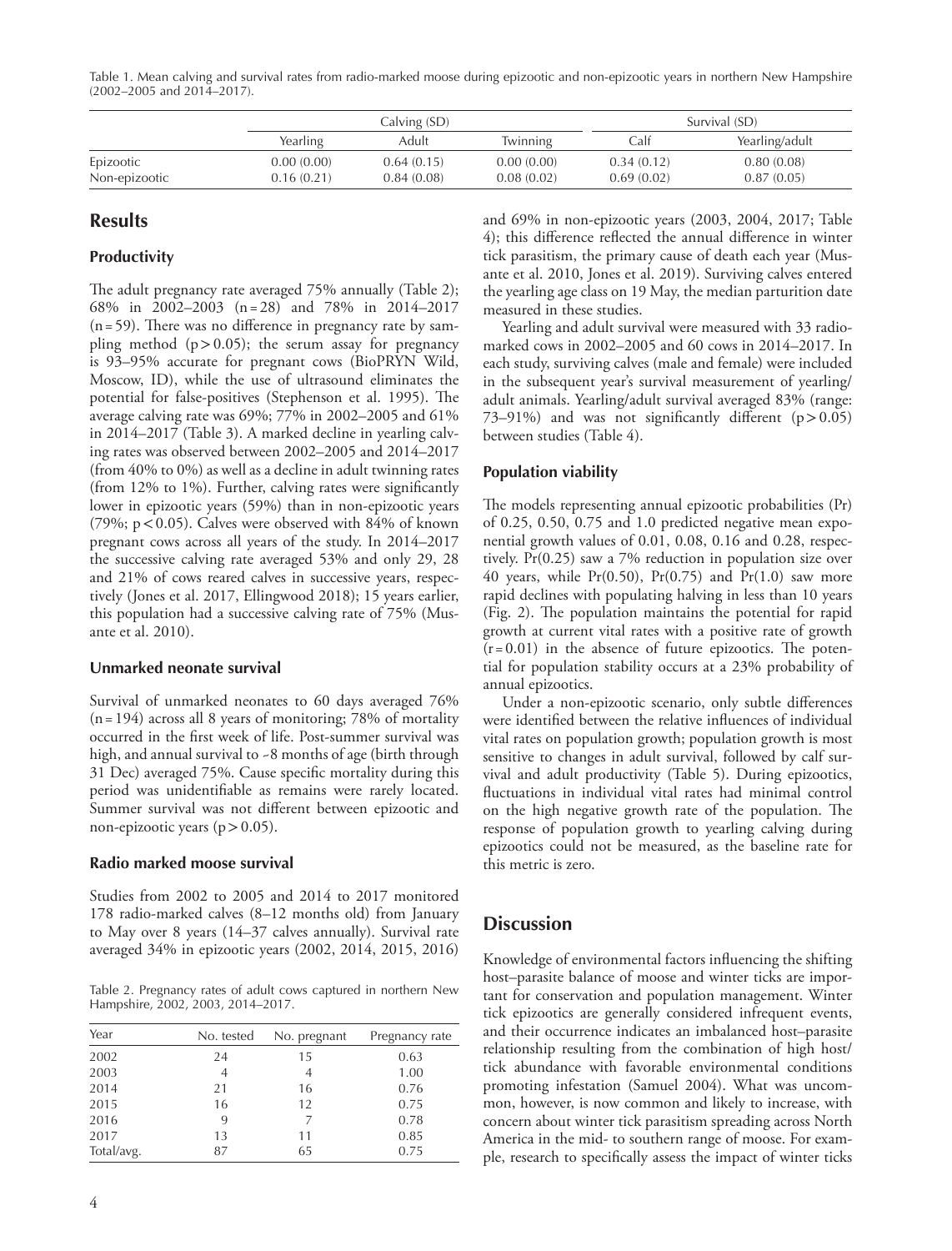Table 3. Annual reproductive rates of radio-marked cows in northern New Hampshire, 2002–2005 (Musante et al. 2010) and 2014–2017 (Jones et al. 2017, Ellingwood 2018).

|       | Calving rate (n) |          |       | Twinning rate |       |       |
|-------|------------------|----------|-------|---------------|-------|-------|
| Year  | Yearling         | Adult    | Total | Yearling      | Adult | Total |
| 2002* | 0.20(5)          | 0.82(17) | 0.68  | 0.00          | 0.21  | 0.20  |
| 2003  | 1.00(1)          | 0.77(26) | 0.88  | 0.00          | 0.10  | 0.10  |
| 2004  | 0.00(5)          | 0.92(24) | 0.78  | 0.00          | 0.09  | 0.09  |
| 2005  | 0.44(9)          | 0.89(19) | 0.74  | 0.25          | 0.06  | 0.10  |
| 2014* | NA               | 0.67(21) | 0.67  | NA            | 0.00  | 0.00  |
| 2015* | 0.00(3)          | 0.46(33) | 0.42  | 0.00          | 0.00  | 0.00  |
| 2016* | 0.00(1)          | 0.59(32) | 0.58  | 0.00          | 0.00  | 0.00  |
| 2017  | NA               | 0.76(38) | 0.76  | NA            | 0.03  | 0.03  |

Twinning rate is defined as the proportion of parturient females having twins.

\* Indicates winter tick epizootic.

on moose occurs in Quebec (J. P. Tremblay, Univ. Laval, unpubl.), Yukon (E. Chenery, Univ. of Toronto, unpubl.) and British Columbia, Canada (Kuzyk et al. 2018), and in Utah, USA (K. Hersey, Utah Division of Wildlife Resources, unpubl.).

Because most moose populations in North America south of 60° latitude experience low, annual infestation of winter ticks (Samuel 2004, 2007), it is important to understand the influence of environmental factors that shift the host– parasite balance. Further, although the frequency of epizootics is of paramount concern in population management as demonstrated here, both infestation level and population impact occur along a continuum. For example, measurable calf mortality and reduced productivity were measured in both 'non-epizootic' and 'epizootic' years in the northeast USA (Musante et al. 2010, Ellingwood 2018, Jones et al. 2019). Managers should not focus entirely on the epizootic threshold (50% survival) because the highest winter calf survival rate was only 70% from 2014 to 2017 in northern New Hampshire.

This modeling exercise emphasized the influence of winter tick epizootics on the long-term fate of the northern New Hampshire moose population. Should the recent rate of epizootics continue (75%; 2014–2017), the population is predicted to halve in as few as 10 years. This estimate is consistent with that predicted in the age-structured model RAMAS Ecolab (Setauket, NY; Akcakaya et al. 1999) used by Jones (2016) to simulate the annual effect of winter ticks. Continued, consecutive epizootics are improbable, however,

Table 4. Annual survival rates of radio-marked moose in northern New Hampshire during 2002–2005 (Musante et al. 2010, Jones et al. 2019).

|         | Survival rate      |                      |                        |
|---------|--------------------|----------------------|------------------------|
|         |                    | Marked               |                        |
|         | Unmarked           | calves               | Marked yearling/adults |
| Year    | calves $(0-8$ mo.) | $(8-12 \text{ mo.})$ | $(> 12 \text{ mo.})$   |
| 2002*   | 0.73               | 0.50                 | 0.73                   |
| 2003    | 0.75               | 0.71                 | 0.87                   |
| 2004    | 0.81               | 0.67                 | 0.91                   |
| 2005    | 0.55               | NA                   | <b>NA</b>              |
| 2014*   | 0.64               | 0.38                 | 0.91                   |
| $2015*$ | 0.87               | 0.26                 | 0.78                   |
| $2016*$ | 0.78               | 0.23                 | 0.75                   |
| 2017    | 0.80               | 0.70                 | 0.84                   |
|         |                    |                      |                        |

\* Indicates winter tick epizootic.

as both climactic conditions and host density must remain favorable for such events to occur (Samuel 2004). The effect of ticks on calf survival in 2014–2017 suggests that the current moose density is sufficient to support epizootics; therefore, fall ground conditions arguably remain the primary influence and predictor of tick abundance and epizootics.

In the absence of high winter tick infestation, the northern New Hampshire moose population maintains the potential to rebound based on the demographics in non-epizootic years, with potential for population doubling in ~10 years; likewise, an 11-year estimate was predicted by Jones (2016) when simulating low impact by winter ticks. Models simulating epizootic probabilities of 0.25–0.75 illustrate the predicted impact of epizootics at varying probability of annual occurrence. Population growth at epizootic probabilities < 0.25 is dependent on increasingly unfavorable weather conditions for ticks (drought and/or early winter) that deter either larval abundance or the length of the autumnal questing period (September–December; Aalangdong 1994, Addison et al. 2016), and the survival of adult female ticks in spring (April–May; Drew and Samuel 1986, Samuel 2007). An epizootic probability of 0.50–0.75 represents the current frequency documented in northern New Hampshire since 2014, with periodic variation in ground conditions during autumn and a slowly declining moose density that affect sustained high tick abundance. Population stability was achieved at ~23% probability of annual epizootics, consistent with the rate documented in northern New England in the early 2000s (one in four years; Musante et al. 2010). These modeled estimates are likely conservative due to a number of assumptions of the model including adult male survival rates the use of raw variance estimates, inflating the overall variation present and biasing projections low across all analyses (Staples et al. 2004).

Analysis of vital rate elasticity indicates that adult survival and productivity are the most significant demographic rates in population change. Despite the implication that juvenile survival has less influence on population growth relative to adult survival, it remains a critical component of population dynamics (Gaillard et al. 2000). As affirmed by this study, adult survival for large herbivores generally has a low coefficient of variation (< 10%) and is largely buffered from environmental variation; in contrast, juvenile survival and fecundity of young females often have high variation (CV>30%, Gaillard et al. 2000). Considering the low variation in adult survival in epizootic and non-epizootic years,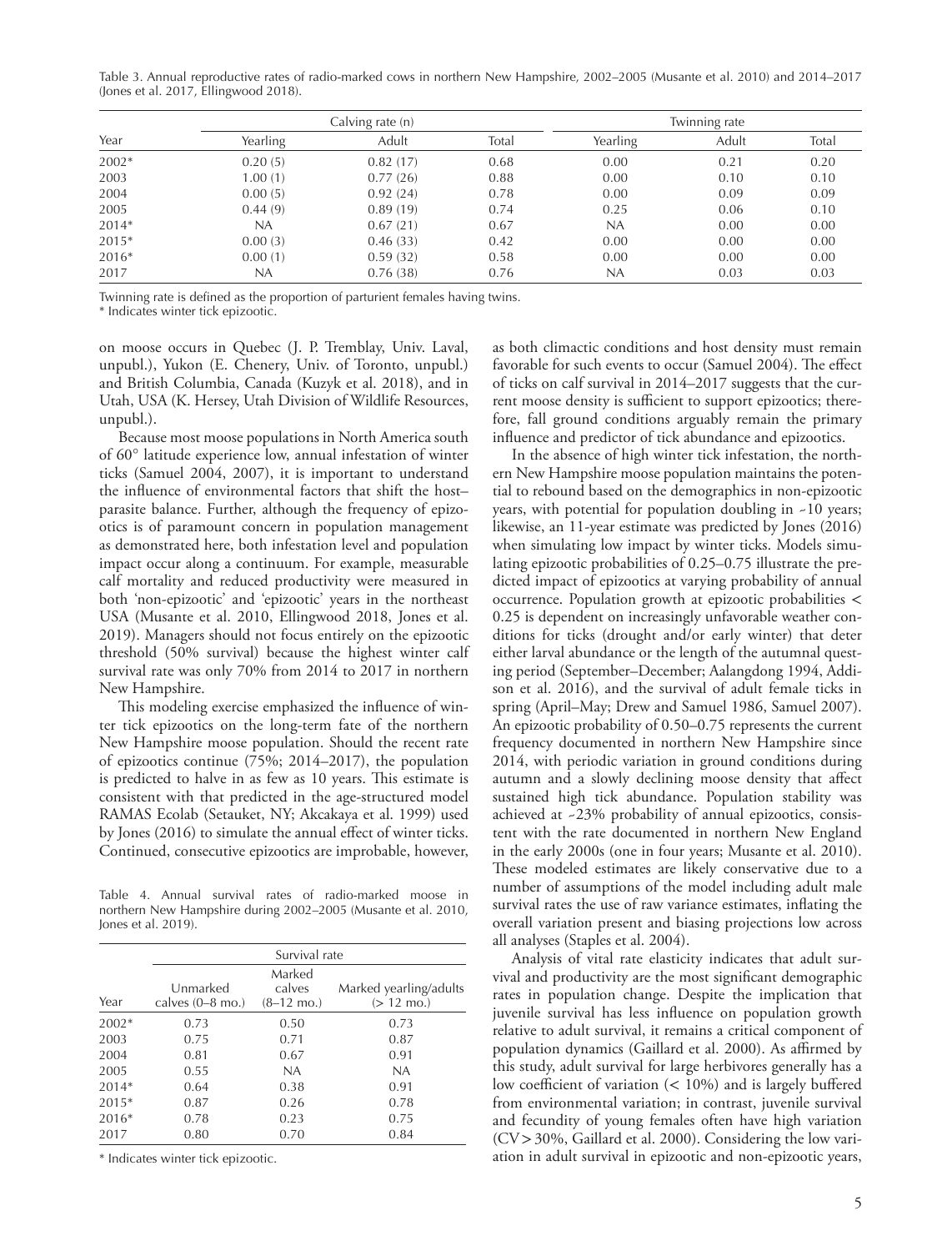

Figure 2. Population trajectories of the northern New Hampshire moose population under varying probabilities of annual epizootics (0.0,  $0.\overline{2}5, 0.75, \overline{1}.0$ .

the potential importance of juvenile survival on recruitment cannot be understated; further, the near complete lack of yearling productivity is abnormal in moose (Schwartz 2007). The grouping of yearling and adult mortality rates in the model may lead to a slight positive bias due to the reduced vulnerability to tick mortality with increasing body size/age (Musante et al. 2007).

A population's carrying capacity (K) is defined as the number of healthy animals an area can support, and is generally limited by habitat quality and quantity, with populations above K displaying poor condition due to malnutrition (Van Ballenberghe and Ballard 2007). While northern New Hampshire's moose population is symptomatic of nutritional restriction (reduced body weights, low productivity and low juvenile survival), no instances of starvation have been documented (Musante et al. 2010, Ellingwood 2018, Jones et al. 2019) and regional habitat is considered near optimal (Scarpitti et al. 2005, Bergeron et al. 2011, Ball 2017). That K is influenced by parasitism and the frequency of winter tick epizootics is evident in the data presented here and in previous studies (Samuel 2007, Musante et al. 2010, Jones et al. 2017, 2019).

Table 5. Elasticity of population growth rate  $(\lambda)$  to changes in moose population parameters during epizootic and non-epizootic years.

| Parameter         | Elasticity to $\lambda$ <sup>a</sup> | Elasticity to $\lambda$ <sup>b</sup> |
|-------------------|--------------------------------------|--------------------------------------|
| Calf survival     | $-0.0028(2)$                         | $-0.0017(2)$                         |
| Yearling survival | $-0.0018(4)$                         | $-0.0011(3)$                         |
| Adult survival    | $-0.0084(1)$                         | $-0.0079(1)$                         |
| Yearling calving  | 0.0004(5)                            | <b>NA</b>                            |
| Adult calving     | 0.0025(3)                            | 0.0011(3)                            |
|                   |                                      |                                      |

Elasticity ranks on absolute values are shown parenthetically. Relative elasticity to  $\lambda$  was evaluated by varying each parameter  $\pm$ 10% of its baseline value; see Table 1. Negative values indicate a negative relationship between the parameter and population growth.

 $a$  Elasticity to changes in 'non-epizootic' conditions.

b Elasticity to changes in 'epizootic' conditions.

A lower moose density should eventually be realized from the continued negative impacts of high calf mortality, low productivity and delayed maturation of yearlings. A balanced host–parasite relationship was estimated to occur at a threshold density of ~1 moose km−2 in Alberta, CA (Samuel 2007), a density higher than that currently estimated in the study area. Certainly moose population density is inherently difficult to measure, and estimates are subject to wide variance and repeatability issues. Further, patterns in forest harvesting (Ball 2017) and moose foraging behavior in spring and autumn (Healy et al. 2018) likely concentrate tick and moose abundance on the landscape, thereby promoting locally high infestations that add to a larger regional impact.

The interrelationships and influences of sustained quality habitat, moose foraging behavior, tick ecology and climate change point to the difficulty in identifying and predicting a threshold balance between moose density and winter tick abundance, especially at the southern range boundary of moose. And importantly, an epizootic again occurred in 2018 (60% calf mortality; P. Pekins unpubl.) marking a continuous 15-year population decline, and four epizootics in five years. This trend in successive epizootics would suggest the primary effect of climate change is an extended autumnal questing period that effectively reduces the threshold density of moose associated with high tick abundance and resultant epizootics (Jones et al. 2019). Whatever a normal balance is/ was relative to moose density, tick abundance and infestation level, an extended larval questing period will allow higher infestation levels at lower tick abundance and moose density (Healy 2018).

Importantly, population decline is relatively slow because adult mortality rates are considered normal (Musante et al. 2010, Jones et al. 2019), yet individuals are not realizing optimal growth or productivity (Jones et al. 2017), traditional management goals associated with K. Accelerating decline through a more liberalized moose harvest is a possible means to reduce the impact of winter ticks, ostensibly by lowering both moose population density and relative tick abundance. Given the availability of quality habitat, a lower